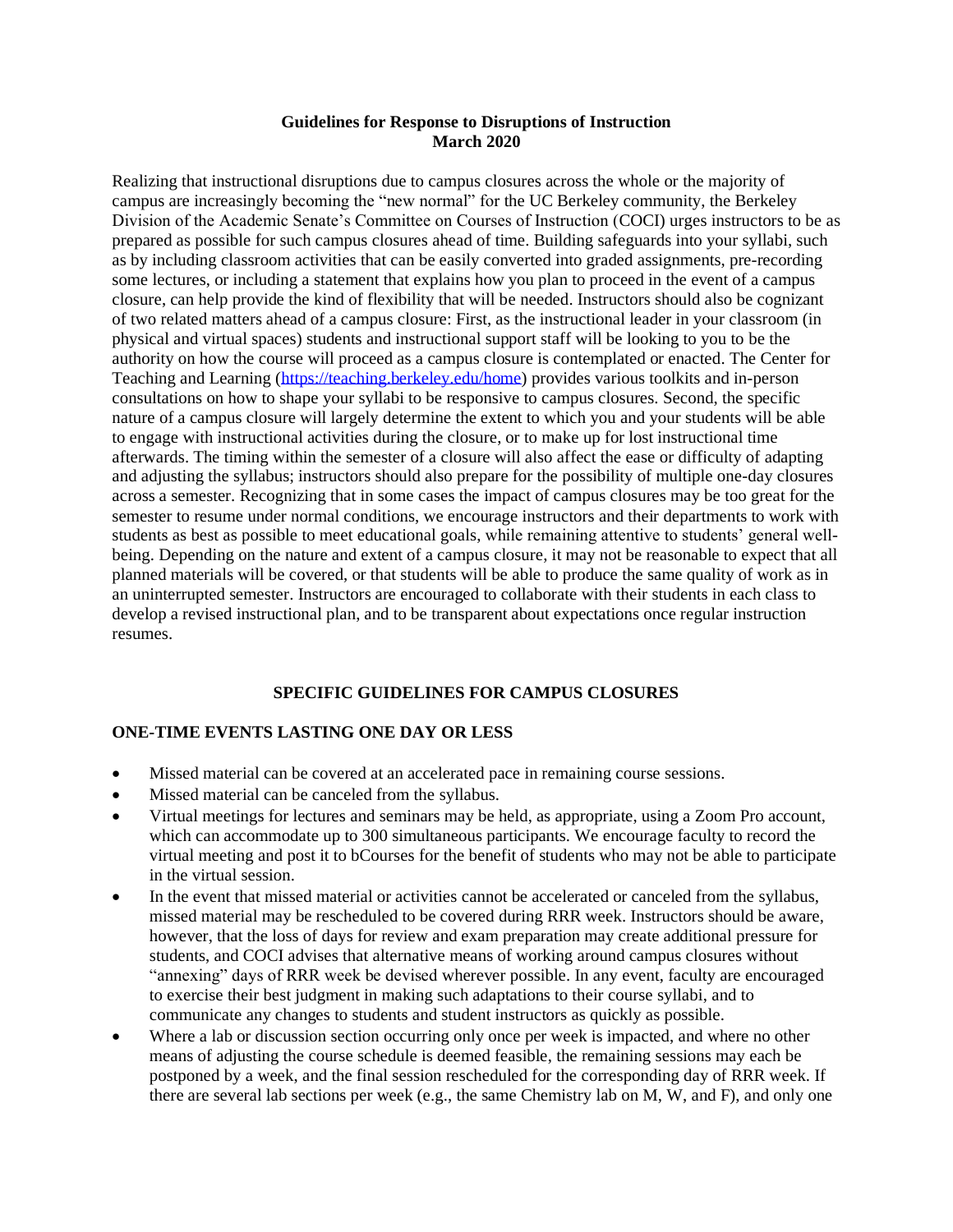is missed, options include canceling the lab as part of the course evaluation, canceling it for the affected students (and possibly pro-rating their overall course grade), doubling a later lab that week to allow affected students to attend, and attempting to schedule a weekend session.

- Assignments due on a disrupted day can still be due if submitted electronically (through bCourses or to individual instructors) or postponed to the next day or class session. Instructors should be mindful that, depending on the nature of the campus closure, some or all students may not be able to engage with the course at the same level as they would be able to during regular instruction.
- Where feasible, classroom activities or discussion topics may be converted into homework assignments in order to maintain continuity during short-term campus closures.

## **EVENTS REQUIRING THE CANCELLATION OF MULTIPLE DAYS OF CLASS SESSIONS EQUAL TO OR LESS THAN THE EQUIVALENT OF TWO WEEKS**

For events requiring the canceling of classes for several class sessions, consecutive or nonconsecutive, we recommend blanket approval for classes to continue in their assigned classrooms during RRR week, where this is deemed necessary in order to compensate for essential lectures, labs, field trips, or discussion sections canceled during the term. Some condensation or omission of course material may be inevitable. For five or fewer days of canceled classes, we recommend approval for make-up sessions on the corresponding days of RRR Week (e.g., if T, W, and Th were canceled, the make-up sessions should be on T, W, and Th of RRR Week) to avoid disruption of the normal weekly schedules of students and instructors (work, family, etc.).

As noted above, however, we at the same time urge instructors to preserve as much of RRR Week for its intended purpose as possible, balancing students' need for final exam preparation time with the instructional needs of their courses by creatively utilizing the various recommended remedies for one-day closures listed in the preceding section, singularly or in combination. Additionally, recognizing the likelihood that multiple "like" days may be canceled during a single semester (e.g., two Mondays in separate weeks), reallocating RRR Week days to compensate for lost days during Weeks 1–14 may not always be feasible.

At this point, we further note that whereas these general guidelines for maintaining instructional continuity around campus closures are grouped according to single-day closures, multi-day closures totaling up to two weeks, and closures totaling over two weeks, vagaries of the calendar will mean that actual impacts on classes will in many instances not be evenly felt. For example, if classes are canceled at noon on Monday in Week 1, and then canceled again for the entire day on Monday in Week 3, then classes with one meeting per week on Monday would experience the equivalent of either a "one-week" or "two-week" interruption, depending on whether their meeting time is before or after noon.

## **EVENTS REQUIRING THE CANCELLATION OF CLASSES FOR MORE THAN TWO WEEKS**

COCI views two weeks of campus closures as the threshold at which the remedies enumerated in the above sections are likely to be insufficient to allow normal instruction to proceed. As noted above, in practice, depending on circumstances of class scheduling and the calendar, some classes may experience the equivalent of a two-week disruption even when the total number of lost instructional days across campus may be less than two weeks, so this two-week threshold is not intended to be precise or absolute, and instructors' implementation of remedies will have to take the specifics of each course into account. Where campus closures across the board do extend to a total of over two weeks, however, COCI endorses the consideration of the more extreme modes of remediation outlined below.